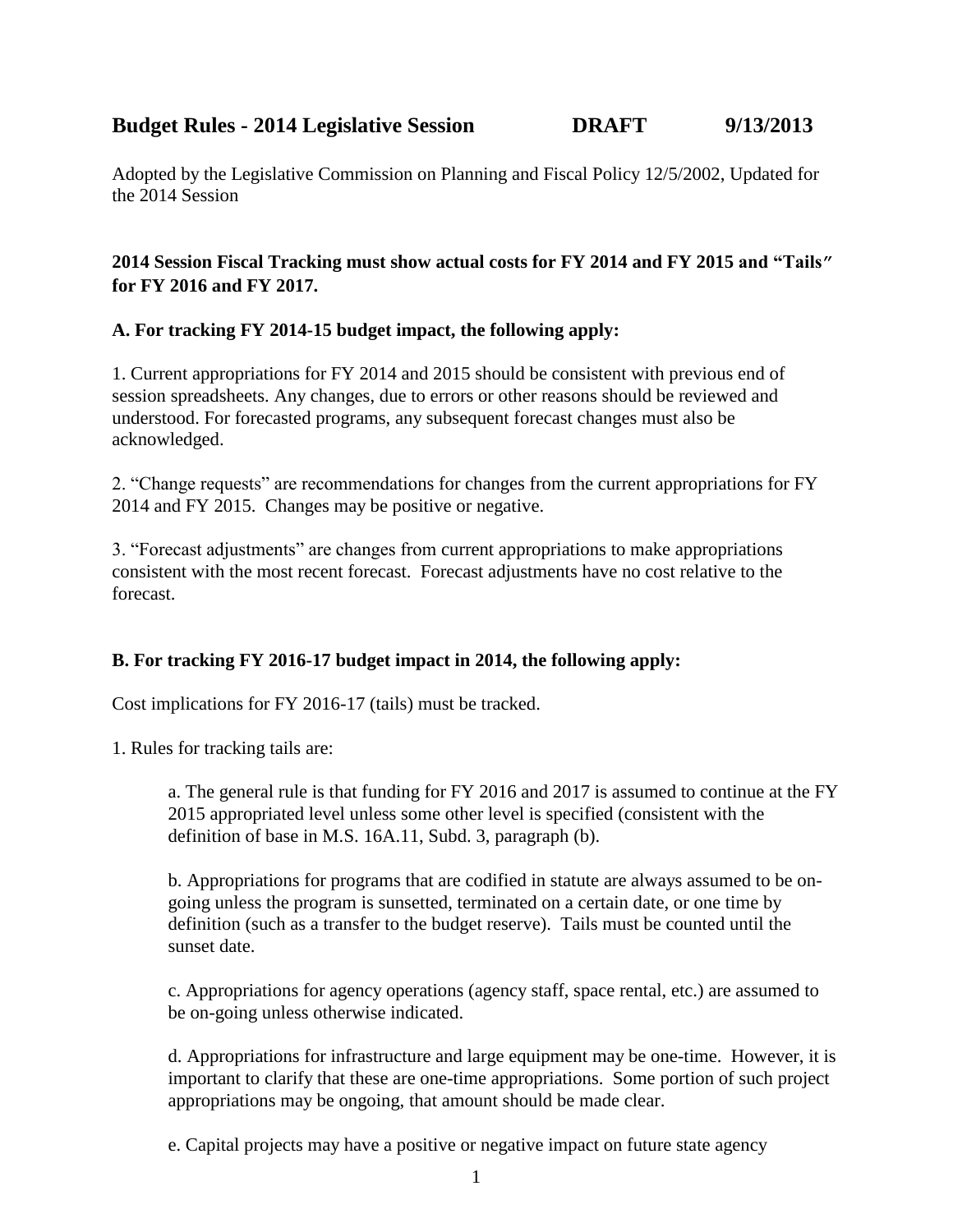operating cost. These cost implications should be evaluated when capital budget requests are being discussed, especially in the finance committee or division that considers the agency's operating budget. Due to the time-frame of a capital project coming on-line, the actual cost implication on the agency operating budget may be several years away. Planning estimates for operating costs should reflect that timeframe.

If an appropriation is made for capital budget related operating costs in FY 2014-15, that appropriation would be tracked like any other appropriation. If capital budget related operating costs for the next biennium (FY 2016-17) are to be added to a budget base for those years, language is required to effect that change and the costs would be tracked in FY 2016-17.

f. Constitutional amendments may have future expenditure or revenue implications. While it can not be assumed that the voters will pass a proposed constitutional amendment, its potential costs must be identified and tracked separately. Potential impacts of constitutional amendments will be recognized in official state budget documents.

g. If the situation is unclear regarding the status of a program in FY 2016-17, language should be added to the bill clarifying the status of the program's appropriation in future years. Note the language in M.S. 16A.11, Subdivision 3, paragraph (b) regarding determination of the budget base.

h. Unallotment is a one-time action that affects an appropriation only in the biennium in which the appropriation was unalloted. An action to restore an unallotment does not have a cost in the next biennium. This is the case as long as the action is only restoration of an unallotment, any additional program or appropriation change may have a fiscal effect in the next biennium.

2. Rules for determining the base amount of tails are:

a. Appropriations for grants are carried forward in FY 2016 and 2017 at the level appropriated in FY 2015.

b. Biennial appropriations are assumed to continue at one-half of the biennial amount per year in the future unless indicated by other documentation (legislative tracking, implementation plans in statute or session law, etc.). A \$10 million appropriation made in FY 2014 but available until June 30, 2015 would be tracked as a tail of \$5 million in FY 2016 and \$5 million in FY 2017.

c. Appropriations for formulas that have statutory appropriation language are carried forward at the level needed to fund those formulas (including caseload changes and other factors) in FY 2016 and 2017.

d. Appropriations for formulas that have variables such as caseload or enrollment changes (forecasted formulas) are carried forward at the level needed to fully fund those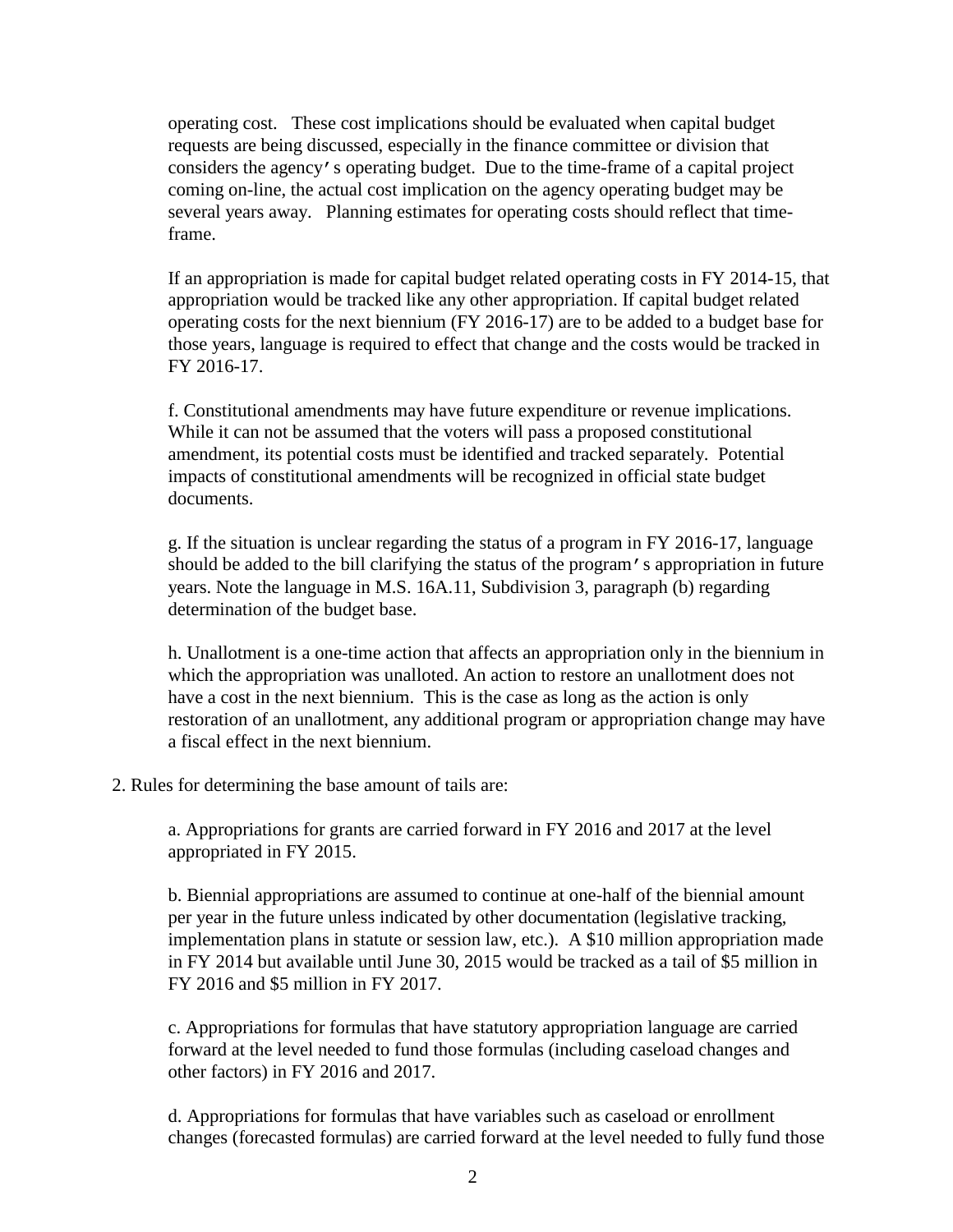formulas in FY 2016 and 2017.

e. If the rules listed in A-D above do not apply to an appropriation, or if there is any uncertainty about the status of an appropriation, or to ensure that an appropriation does not have tails or has limited tails, clarification language should be included as a rider with the appropriation. Examples of such rider language include:

"This appropriation is one-time."

"This appropriation is for fiscal years 2014 and 2015 only.'

"This appropriation is for fiscal year 2015 only."

"Of this appropriation, \$xx are one-time."

"The funding base for this program in fiscal year 2016 and 2017 is \$xxx per year."

### **C. Other Rules and Issues Regarding Appropriations**

1. Most appropriations are made by fiscal year. However, appropriations for state agencies operations for the first year of the biennium may be carried into the second year unless the bill or other language in law specifically prohibits it. (See Minnesota Statutes, section 16A.28, subdivisions 1- 4) Amounts carried forward from the first year to the second year do not increase the base for subsequent years.

2. Agencies may transfer operating funds between programs within the agency (See Minnesota Statutes, section 16A.285). This provides agencies with additional flexibility. If the committee does not want an agency to have this flexibility, language should be included in a bill stating that a transfer under M.S. 16A.285 is not allowed for that specific appropriation, program, or agency. Again, amounts transferred under this authority do not change base levels for subsequent years.

3. Time within a biennium will not be used as a controlling factor in counting spending. Appropriations for grants and pass through funds do not carry forward from the first year of the biennium to the second year unless the bill language specifically allows it. (Note, under M.S. 16A.28, subdivision 6, grant funds that are encumbered before the end of a fiscal year are available for up to one year beyond the end of the year for which they were originally appropriated.) If a bill enacted in 2013 appropriates \$100,000 for a specific purpose in FY 2014 but in the 2014 session it is determined that only \$60,000 is being spent, a law change is required to allow that excess FY 2014 money to be spent in FY 2015. Extending the availability of an appropriation from the first year of the biennium to the second year of the same biennium **does not** require that the unexpended first year's amount be counted as additional spending even though that funding would presumably have canceled without the law change.

However, an amendment that allows an unexpended existing appropriation to be carried